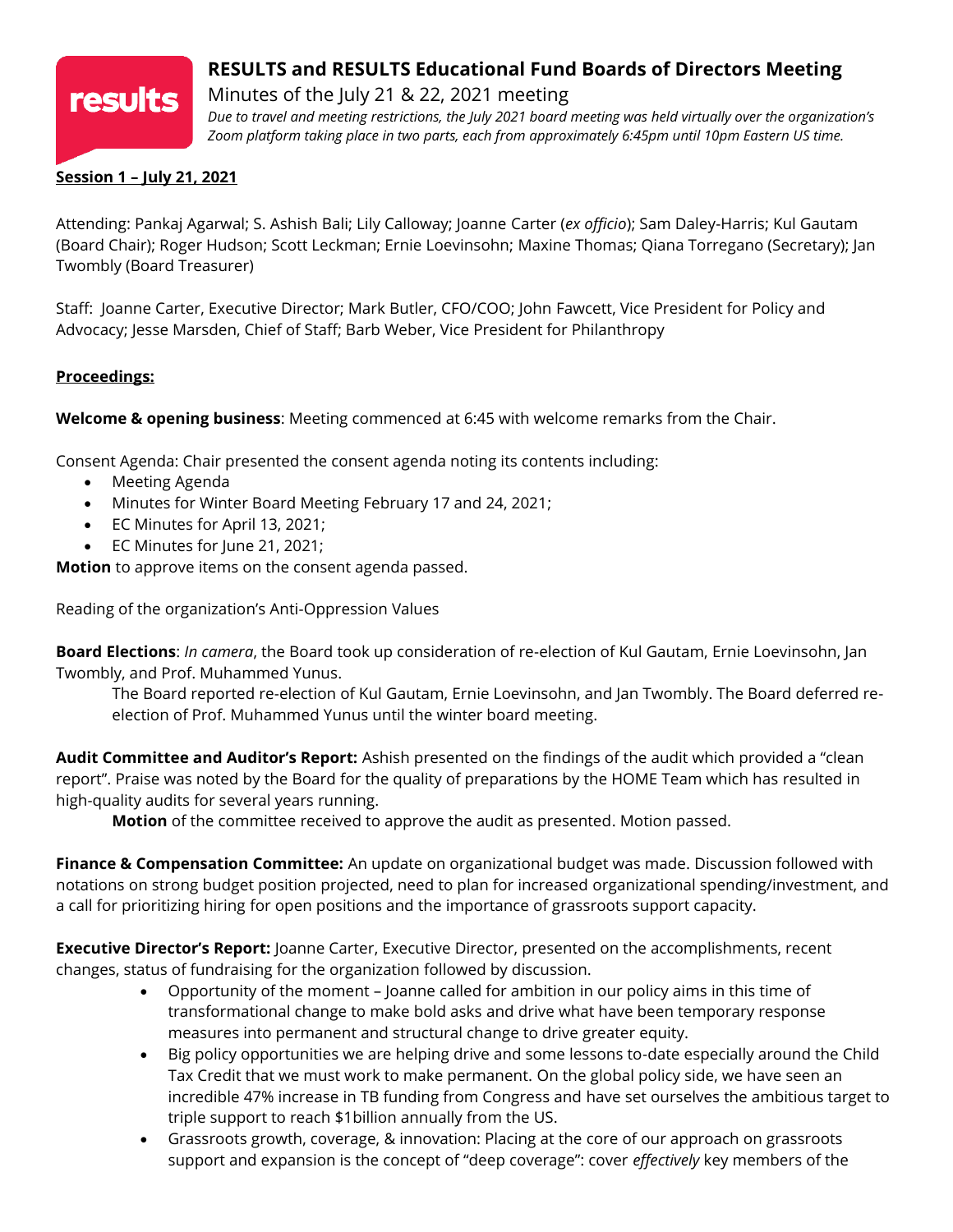House, all of the senate, support volunteers to take powerful action, fully and early engaging new volunteers, and taking account (and advantage) of factors we don't directly control.

- Transformation in development is powering and pulling forward our work. It both pushes us to aim higher and expands our perception of what we have the capacity (or can secure the capacity) to achieve.
- Investing in ourselves, especially now to 1) drive equity in ambitious policy asks; 2) boldly drive responses to the moment into systemic change; 3) build on our fundraising successes to support increased ambition; 4) address identified strategic needs and risks and turn them into areas of strength.

### **Departmental Report: Finance & Operations**

Mark Butler, CFO/COO, presented on the financial and operational outlook of the organization noting the organization's strong financial position after two years of surpluses thanks particularly in the past year to increased fundraising revenue. A change in funding, it was noted, also has implications for operational considerations such as timely hiring and innovations in how we craft positions to work well with the new and different timeframes incumbent with starting and growing new funding partnerships.

**Governance Committee Report:** The Governance Committee reported on its recent activities and work. Issued a call for proposals for new board member candidates to consider with emphasis on non-profit leadership experience particularly in periods of growth and transition. Added to its agenda for committee discussions to consider term limits for board members.

**Grassroots Board Member Committee Report:** Grassroots committee reported on its work particularly on the recent Grassroots Board Member elections. Welcomed newly elected Board Member Jennn M. Koo. Thanked Qiana Torregano for her outstanding service to the organization and to the board as she is rotating off the board at the conclusion of Session 2.

Session 1 adjourned 10pm eastern time.

## **Session 2 – July 22, 2021**

Attending: Pankaj Agarwal; S. Ashish Bali; Lily Calloway; Joanne Carter (*ex officio*); Sam Daley-Harris; Kul Gautam (Board Chair); Roger Hudson; Scott Leckman; Ernie Loevinsohn; Lindsay K. Saunders; Maxine Thomas; Qiana Torregano (Secretary); Jan Twombly (Board Treasurer)

Staff: Joanne Carter, Executive Director; Mark Butler, CFO/COO; John Fawcett, Vice President for Policy and Advocacy; Jesse Marsden, Chief of Staff; Barb Weber, Vice President for Philanthropy

**Welcome & reconvening**: Meeting commenced at 6:45 with welcome remarks from the Chair.

**Fundraising Committee Report:** Committee reported on its recent activities and made note of a "new moment" for the committee with Barb Weber in her role noting her team's nimbleness. Issued an open invitation to all board members to join their committee meetings.

#### **Departmental Report: Campaigns Team**

John Fawcett, VP for Policy & Advocacy, presented highlighting key successes including the recent First 100 Days Campaign and Congressional engagement by volunteers around the International Conference in June. Noted gains in activating newly joined volunteers in meetings and group leadership roles. Highlighted new team capacity for supporting volunteers and reviewed coming challenges including supporting and managing team growth. John presented on "deep coverage" as a framework in development with the strategic plan for assessing the influence and growth of the volunteer network.